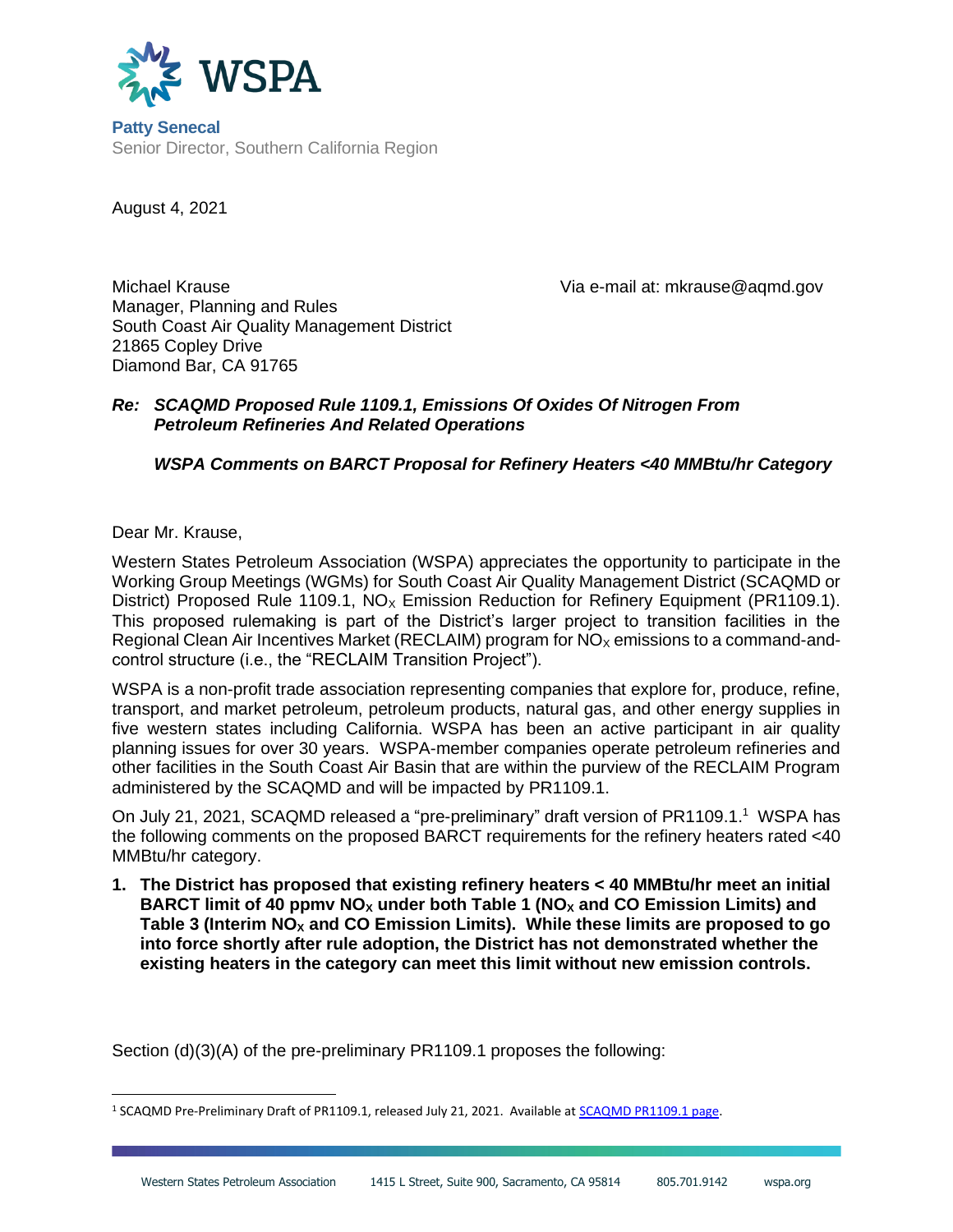*(3) Process Heaters <40 MMBtu/hour*

*An owner or operator of a process heater with a rated heat input capacity less than 40 MMBtu/hour shall:*

*(A) Not operate a heater that exceeds 40 ppmv NO<sup>X</sup> and 400 ppmv CO at three percent O<sup>2</sup> based on the applicable averaging time in Table 1 as established in the Permit to Operate issued on or before January 1, 2023; …* 

These same  $NO<sub>x</sub>$  and CO limits are also proposed as Interim Limits in Table 3 of the rule, so facilities would be required to comply with them shortly after rule adoption.

The District previously acknowledged that some of the existing heaters in the category do not meet this level of emissions. At Working Group Meeting (WGM) #14 units in the category were reported to have current  $NO<sub>x</sub>$  emissions ranging from 5 to 100 ppmv (see Figure 1). Ramboll has also confirmed that some units in the category are currently permitted at levels above the proposed  $NO<sub>x</sub>$  limit. The District needs to determine how many units are likely to require new emissions controls.

| <b>Current Range of NOx Levels for Heaters</b> |                                                                                                                                                      |                                      |                                                             |                         |  |  |  |  |  |
|------------------------------------------------|------------------------------------------------------------------------------------------------------------------------------------------------------|--------------------------------------|-------------------------------------------------------------|-------------------------|--|--|--|--|--|
|                                                | <b>Heater Size</b>                                                                                                                                   | <b>No. of Devices in</b><br>Category | <b>Range of Current</b><br>NOx Levels (ppmv) <sup>(1)</sup> | <b>Percent Oxygen</b>   |  |  |  |  |  |
|                                                | <b>Heaters</b>                                                                                                                                       |                                      |                                                             |                         |  |  |  |  |  |
|                                                | <20 MMBtu/hr                                                                                                                                         | 22                                   | 30 to 60                                                    | 3                       |  |  |  |  |  |
|                                                | 20 - 40 MMBtu/hr                                                                                                                                     | 45                                   | 5 to 100                                                    | $\overline{\mathbf{3}}$ |  |  |  |  |  |
|                                                | >40 - 110 MMBtu/hr                                                                                                                                   | 72                                   | 5 to 140                                                    | $\overline{\mathbf{3}}$ |  |  |  |  |  |
|                                                | >110 MMBtu/hr                                                                                                                                        | 46                                   | 5 to 90                                                     | 3                       |  |  |  |  |  |
|                                                | <b>SMR Heaters</b>                                                                                                                                   | 11                                   | 5 to 50                                                     | $\overline{3}$          |  |  |  |  |  |
|                                                | <b>SMR Heater/GTG</b>                                                                                                                                | $\overline{2}$                       | 5                                                           | 15                      |  |  |  |  |  |
|                                                | <b>Sulfuric Acid Plant Furnace</b>                                                                                                                   | 3                                    | 20 to 60                                                    | 3                       |  |  |  |  |  |
| (1)                                            | NO <sub>x</sub> emissions based permit limit, CEMS annual average, or source test data, dependent on<br>data source available for specific equipment |                                      |                                                             |                         |  |  |  |  |  |

Figure 1: Slide #24 from PR1109.1 Working Group Meeting #14, August 27, 2020.



### **2. The District has not completed the cost effectiveness analyses required to establish a 40 ppm NO<sup>X</sup> BARCT standard for refinery heaters < 40 MMBtu/hr category.**

As shown in Figure 1 above, there appear to be a number of heaters in the category that currently do not meet the proposed standard of 40 ppmv  $NO<sub>x</sub>$  (based on a 2-hr average). The District has not provided stakeholders an assessment of the potential compliance costs or cost effectiveness.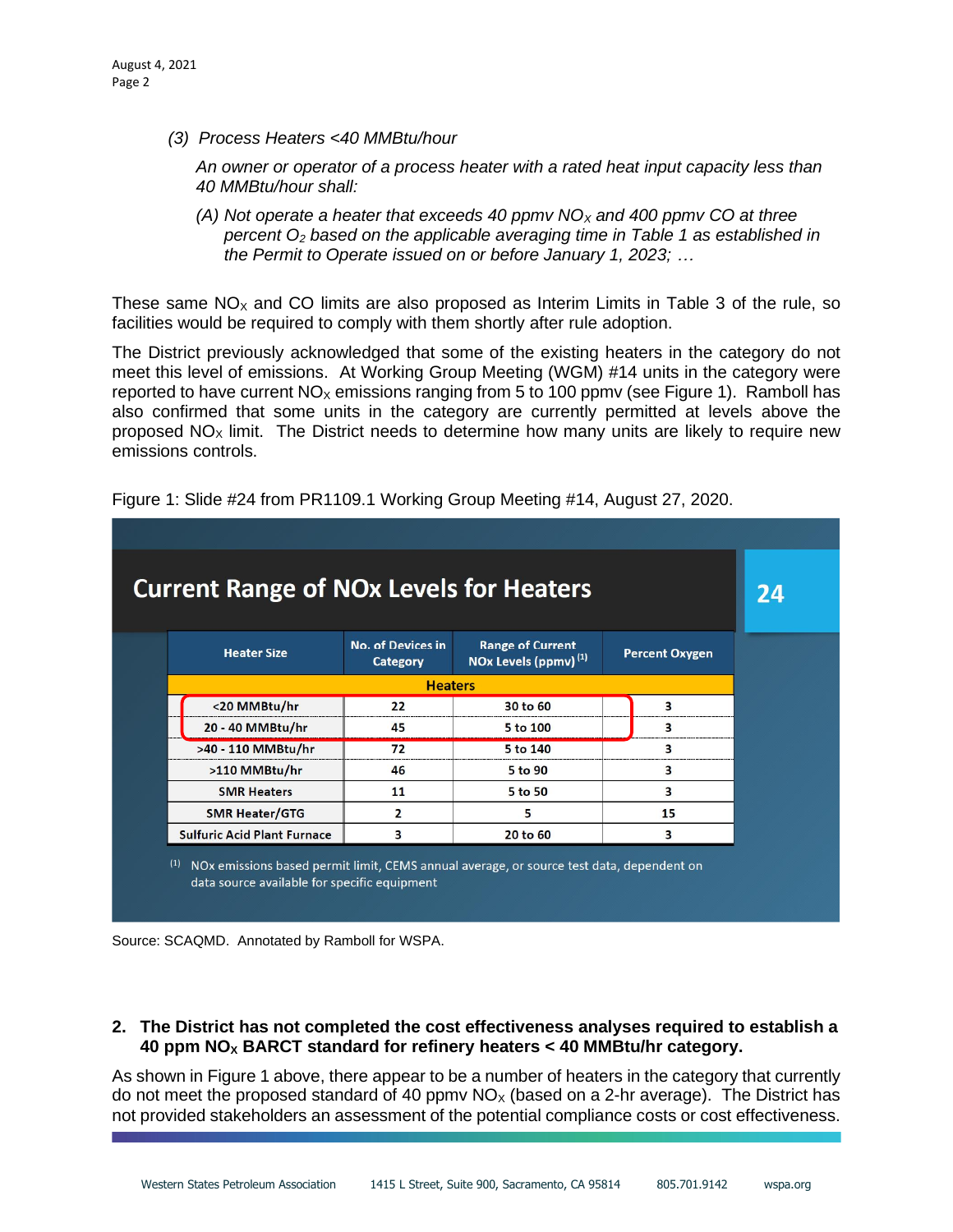To the contrary, the District last reported there would be zero compliance cost for heaters < 20 MMBtu/hr to meet a 40 ppmv  $NO_x$  level, and negligible costs (i.e., \$3,900/tpy) for heaters rated 20-40 MMBtu/hr to meet a 30 ppmv  $NO<sub>x</sub>$  level (see Figure 2).

| <b>Proposed BARCT NOx Limit for Heaters</b>                                                                               |                                         |                                                                |                                                 |                          |                               |                                    |  |  |  |  |  |
|---------------------------------------------------------------------------------------------------------------------------|-----------------------------------------|----------------------------------------------------------------|-------------------------------------------------|--------------------------|-------------------------------|------------------------------------|--|--|--|--|--|
| <b>Heater Size</b><br>(MMBtu/hr)                                                                                          | No. of<br><b>Devices in</b><br>Category | <b>Range of Current</b><br>NOx Levels <sup>(1)</sup><br>(ppmv) | <b>Proposed BARCT</b><br><b>Limit</b><br>(ppmv) | <b>Percent</b><br>Oxygen | Cost-<br><b>Effectiveness</b> | <b>Averaging Time</b><br>(Rolling) |  |  |  |  |  |
| <b>Heaters</b>                                                                                                            |                                         |                                                                |                                                 |                          |                               |                                    |  |  |  |  |  |
| $20$                                                                                                                      | 22                                      | 30 to 60                                                       | $40/9^{(2)}$                                    | $\overline{\mathbf{3}}$  | (3)                           | 2 hours                            |  |  |  |  |  |
| $20 - 40$                                                                                                                 | 45                                      | 5 to 100                                                       | $30/9^{(2)}$                                    | 3                        | $$3,900/-(3)$                 | 2 hours                            |  |  |  |  |  |
| $>40 - 110$                                                                                                               | 72                                      | 5 to 140                                                       | $2^{(4)}$                                       | 3                        | \$35,000                      | 8 hours                            |  |  |  |  |  |
| >110                                                                                                                      | 46                                      | 5 to 90                                                        | $2^{(4)}$                                       | 3                        | \$35,000                      | 8 hours                            |  |  |  |  |  |
| (1)<br>NOx emissions based permit limit, CEMS annual average, or source test data, dependent on data source available for |                                         |                                                                |                                                 |                          |                               |                                    |  |  |  |  |  |

Figure 2: Slide #34 from PR1109.1 Working Group Meeting #14, August 27, 2020.

specific equipment

 $(2)$  9 ppm limit based on emerging technology with a future effective date

(3) Requirement at end of useful life - potential additional cost beyond what the facility will already incur

<sup>(4)</sup> Units permitted at 5 ppm or less at the time of rule adoption can keep their permit limit until equipment replacement

Source: SCAQMD. Annotated by Ramboll for WSPA.

Based on recommendations from the District's third-party expert (i.e., Norton Engineering Consultants, NEC), the District later revised its BARCT proposal for the 20-40 MMBtu/hr heaters category to 40 ppmv NO<sub>x</sub> and combined it with the <20 MMBtu/hr category.<sup>2</sup> The District has not presented stakeholders with a revised analysis of compliance costs or cost effectiveness for either the two original categories, or the now combined category. This is necessary to establish BARCT.

### **3. The proposed Interim Limits for the <40 MMBtu/hr heater category may need to be revised pursuant the District's "Guiding Principles" for Interim Limits.**

For Interim Limits, District's outlined the following "Guiding Principles:"<sup>3</sup>

- "Interim limits would reflect current operating conditions until BARCT emission limits are achieved and ensure enforceable emission limits are in place;
- "Interim limits are not an interim step down to BARCT emission limits;
- "Interim limits will apply to individual units and ensure RACT requirements are being met; and

<sup>&</sup>lt;sup>2</sup> SCAQMD presentation to PR1109.1 WGM #16, December 10, 2020, slides 19-22.

 $3$  PR1109.1 WGM #21 presentation, slide 27 (May 27, 2021).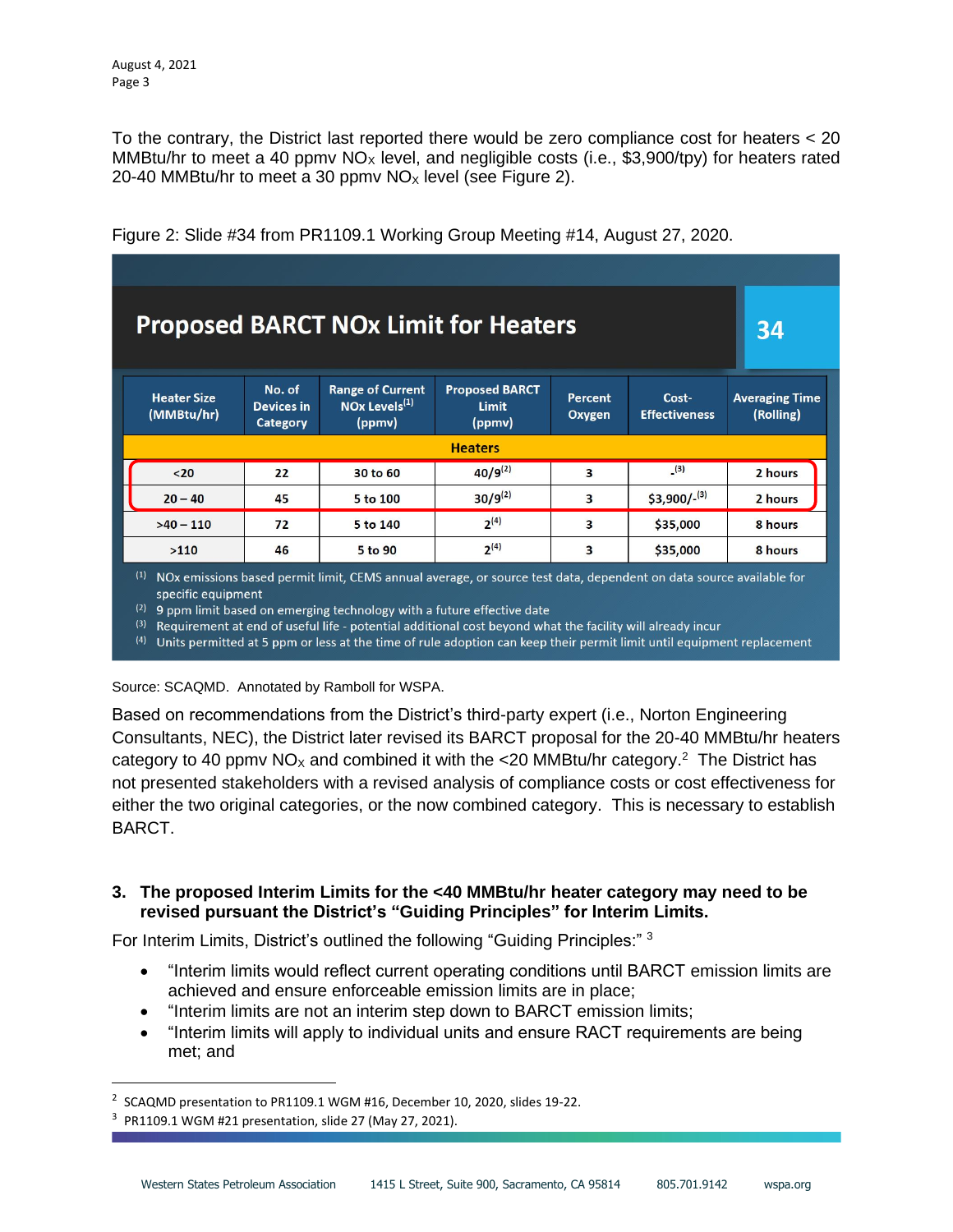• Interim limits will be incorporated in PR1109.1 for units that have compliance dates after January 1, 2024."

In the case of the <40 MMBtu/hr heater category, the District is proposing Interim Limits (Table 3) which are identical to the initial BARCT limits (Table 1). But as noted above, these may not actually represent "hold the line" levels for some of the heaters in the category. The District needs to consider whether different (i.e., higher) Interim Limits are needed to accomplish the objectives laid out in the Guiding Principles.

**4. As proposed, the 40 ppm NO<sup>X</sup> BARCT standard for refinery heaters <40 MMBtu/hr would become effective shortly after rule adoption providing little time for retrofits (e.g., new emission controls). The District needs to provide a reasonable schedule for compliance with these initial BARCT limits.** 

As noted in #1 above, there appear to be some heaters in the category which do not meet the proposed 40 ppm  $NO<sub>X</sub>$  BARCT standard on a 2-hr average basis. For heaters which would require retrofits (e.g., new emission controls), the District must provide a reasonable schedule to allow facilities to comply with the rule.

**5. The District has proposed that existing refinery heaters <40 MMBtu/hr meet a more stringent deferred BARCT limit of 9 ppmv NO<sup>X</sup> under Table 1 (NO<sup>X</sup> and CO Emission Limits). The District has failed to complete the analyses required to establish this as a BARCT standard.** 

Under Section (d)(3)(B), the District is proposing:

*(3) Process Heaters <40 MMBtu/hour*

*An owner or operator of a process heater with a rated heat input capacity less than 40 MMBtu/hour shall…*

- *(B) Effective [TEN YEARS AFTER RULE ADOPTION], no later than six months after an owner or operator replaces either 50 percent or more of the unit's burners after [TEN YEARS AFTER RULE ADOPTION] or 50 percent or more of the heat input after [TEN YEARS AFTER RULE ADOPTION] shall:*
	- *(i) Submit a permit application to meet a NO<sup>X</sup> limit of 9 ppmv and 400 ppmv CO at three percent O2 based on the applicable averaging time in Table 1; and*
	- *(ii) Meet the emission limits pursuant to clause (d)(2)(B)(i) no later than 36 months after a Permit to Construct is issued.*

The District has taken a position it can establish a "technology forcing" BARCT standard based on emerging technologies which it reasonably expects to be available at some future time.<sup>4</sup> Regardless, the District is still obligated to demonstrate both technical feasibility and cost effectiveness prior to establishing a BARCT standard.<sup>5</sup> In this case, the District has done neither.

The District has proposed this emerging technology standard based on burner technology products which the District hopes may be available at some future date. But the District has noted at several PR1109.1 working group meetings that these burner products are still in the

<sup>4</sup> SCAQMD presented to PR1109.1 WGM #14, August 27, 2020, slide 8.

<sup>5</sup> California Health & Safety Code §40406.